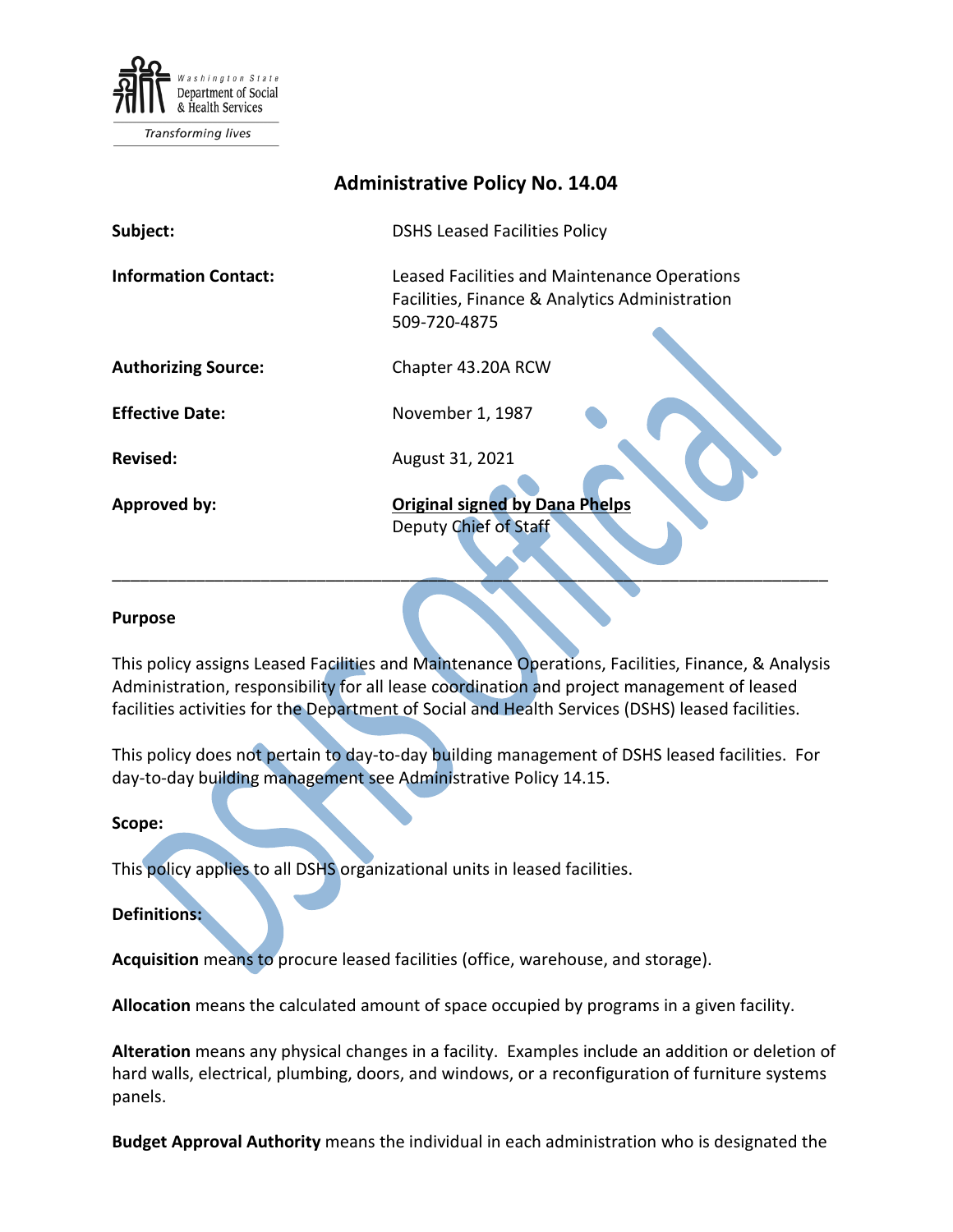authority to approve all leased facilities costs.

**Budget Development**, **Lease Coordination and Project Management** means management of the following activities: Leased Facilities Strategic Planning, project pre-planning, coordinating project budget development, monitoring facility expenses, managing leased facilities data, acquiring leased facilities, renewing existing leases, planning space, allocating space, coordinating building alterations and office reconfigurations, and monitoring construction.

**Budgeting** means using existing leased facilities information and the Leased Facilities Strategic Plans to identify one-time and ongoing costs for leased facilities including: lease costs, ongoing facility operating costs, construction costs, and other costs to develop DSHS leased facility budgets.

**Change Order** means a proposed revision to a leased facility construction project's approved scope of work.

**Colocation** means a group or consolidation of agency programs, including community partners, located and sharing space in the same facility/campus.

**Division** means a DSHS entity as defined by the DSHS organizational structure.

**DSHS project team** means a designated team made up of representatives from: all involved DSHS programs; leased facilities planning and design team staff; and enterprise technology network services staff formed for the purpose of a leased facilities project. The affected program's appointing authorities will assign a representative to the DSHS Project Team. The representative from each involved program is assigned the responsibility of articulating their administrations needs within the leased facility.

**Executive management** means the DSHS secretary, assistant secretaries, and their designees.

**Facility/Campus** means a physical space leased on behalf of DSHS to meet the space requirements of one or more programs.

**Leased facilities advisory committee** is a standing committee chaired by the leased facilities and maintenance operations chief, and made up of designated headquarters and field representatives from each administration. This committee advises the leased facilities and maintenance operations chief on escalated leased facilities issues. It also serves as the advisory body for all leased facilities issues including strategic planning, policies, procedures, standards, and guidelines. Members of this committee have delegated authority from their respective executive managers to represent their administration's interests and make facilities management decisions on their behalf.

**Leased facilities strategic plan** means a six year action plan that outlines the renewals, remodels, and relocations of all leased facilities in each DSHS region.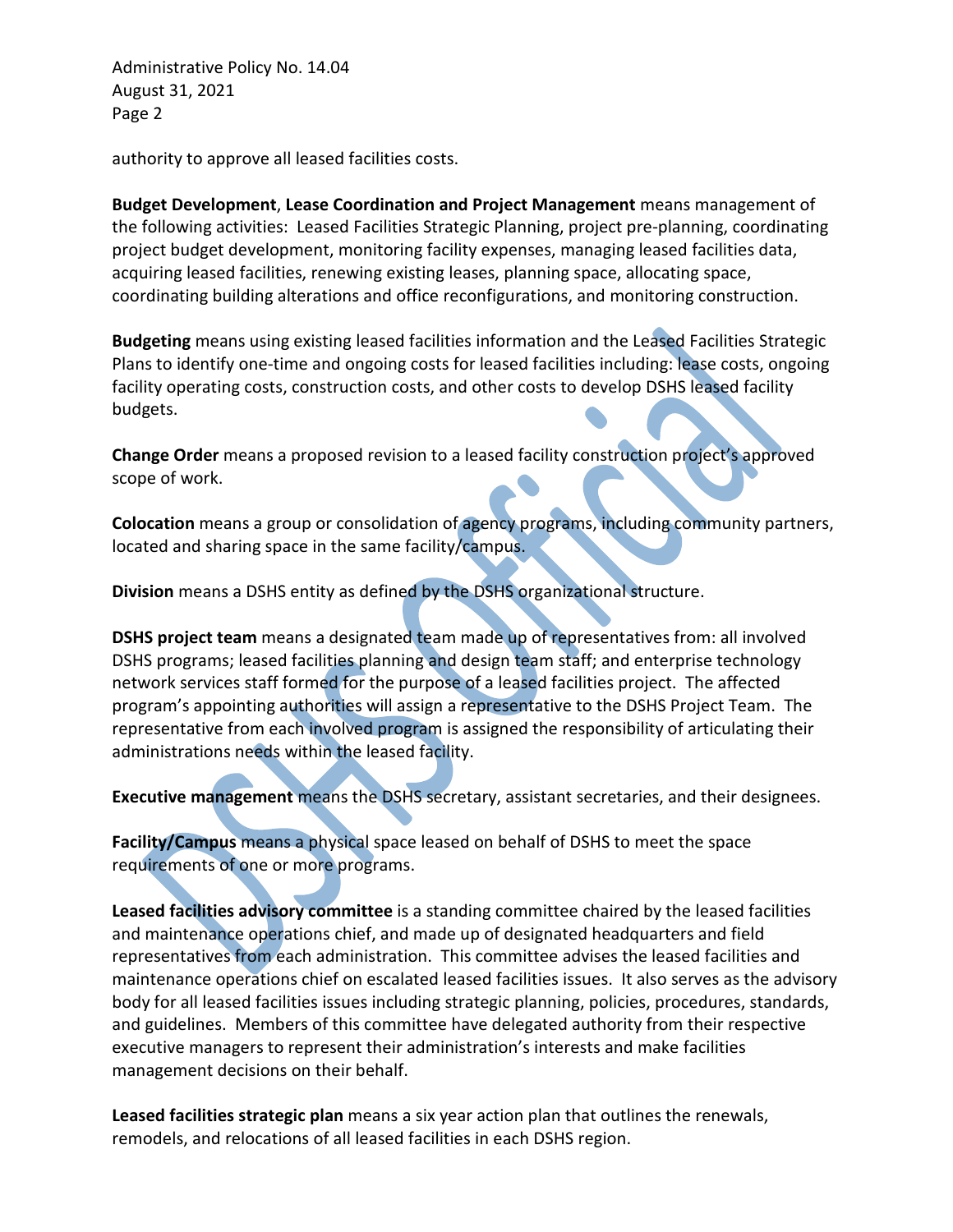**Leased facilities and maintenance operations chief** means the primary oversight position in DSHS for all leased facilities activities.

**Lease matrix** means a table in the leased facilities database where each program's space usage in a facility is entered using a percentage. This percentage is based on the number of square feet each program occupies and defines the amount each tenant shall pay for facility related costs. The lease matrix is used to update the Agency Financial Reporting System (AFRS) master index and is used in accounting transactions and budget development.

**Leased space requirements** means the standard Department of Enterprise Services requirements and performance criteria that property owners must provide for all leased facility construction projects.

**DSHS space and furniture standards** means an established guideline for the allocation of space to ensure that space is efficiently utilized and new furniture purchases are consistent in all DSHS facilities. The Facilities Oversight and Planning Program, Office of Financial Management develops current Washington state office space standards.

**Subtenant** means an entity outside of DSHS that may be co-located to provide shared or supporting services.

## **Policy**

- A. Leased facilities and maintenance operations provides centralized oversight for all leased facilities activities.
- B. Leased Facilities and maintenance operations establishes, publishes, and maintains procedures for DSHS leased facilities activities in participation with all DSHS programs.
	- 1. These procedures include, but are not limited to:
		- a. Leased facilities strategic planning;
		- b. Acquisition of new leased space;
		- c. Renewal of existing leased space with an alteration;
		- d. Renewal of existing leased space without an alteration; and
		- e. Reconfiguration or alteration of leased space outside of lease renewal.
- C. Leased facilities and maintenance operations develops and maintains a leased facilities strategic plan in coordination with all agency programs.
	- 1. Executive management or designee approves each strategic plan before being finalized and implemented.
	- 2. Leased facilities and maintenance operations develops administrative budget requests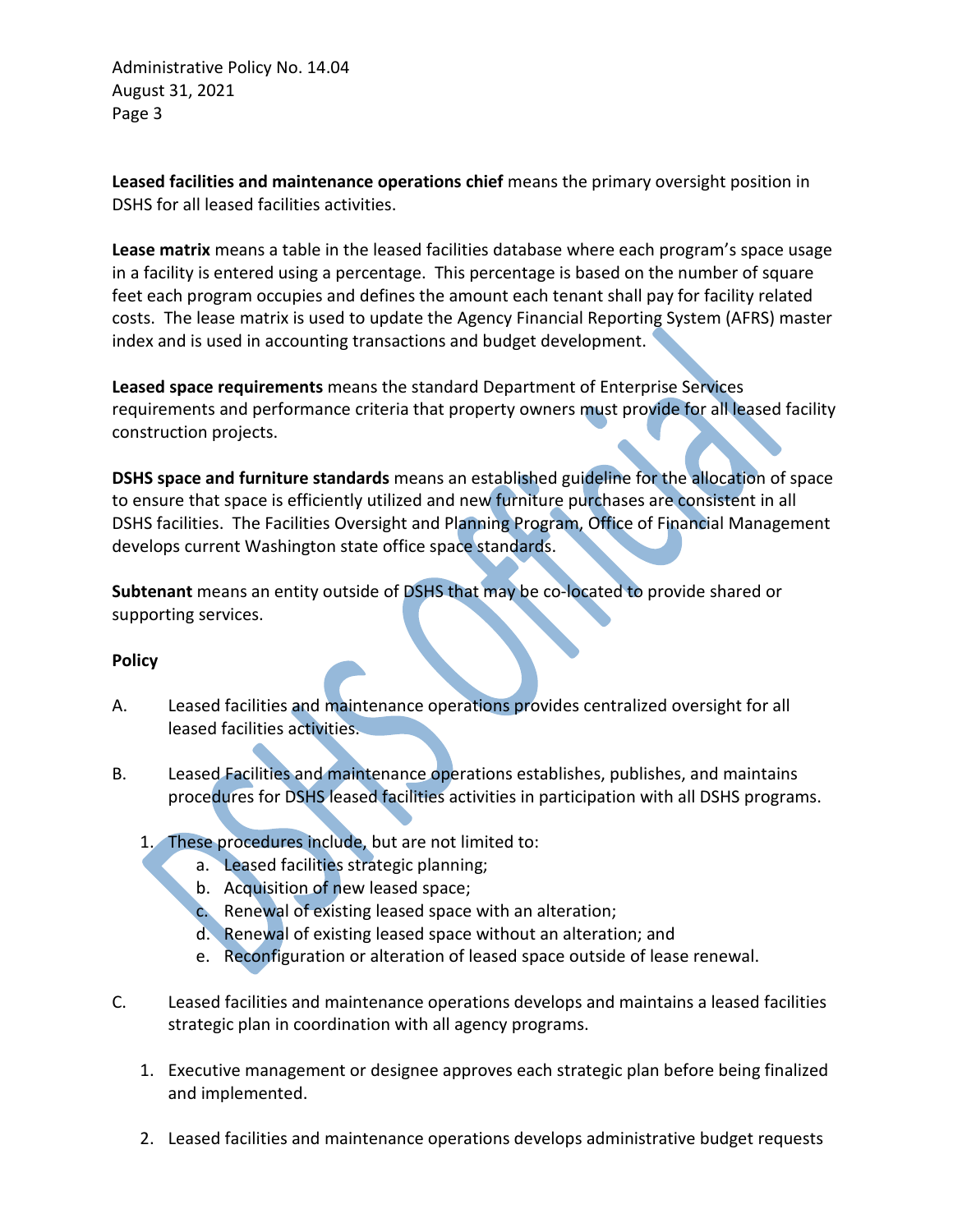in support of the Leased Facilities Strategic Plans.

- 3. The leased facilities strategic plan is developed based on agency goals as defined by DSHS executive management.
- D. Leased facilities and maintenance operations establishes, publishes, and maintains DSHS space and furniture standards.
	- 1. A procedure to review and revise DSHS space and furniture standards must be developed by leased facilities and maintenance operations. This procedure must include participation by all DSHS administrations through the leased facilities advisory committee.
	- 2. This document must be reviewed every two years by leased facilities and maintenance operations and the leased facilities advisory committee.
	- 3. All leased facilities must be designed based on these space standards.
	- 4. All requests for exceptions to the space and furniture standards must be initiated by the requesting administration's assistant secretary. Exceptions may be granted by mutual agreement of the assistant secretaries for the affected programs with final approval by the Facilities, Finance, and Analytics Administration (FFAA) assistant secretary. If approved, costs of implementation of the DSHS space and furniture standards exception must be borne by the affected administrations.
- E. Any DSHS program must not create vacant space by moving out of a facility during the term of a lease without a firm designated tenant to back-fill the vacant space or the execution of a lease termination clause.
	- 1. Agreements to continue rental payments in lieu of obtaining a tenant are not permitted without an approved exception by the Facilities, Finance, and Analytics assistant secretary.
	- 2. Leased facilities and maintenance operations must work with administration(s) staff and the Department of Enterprise Services and OFM when required to identify alternate tenants before making any move.
	- 3. All exception requests must be initiated by the requesting administration's assistant secretary. Exceptions may be granted by mutual agreement of the assistant secretaries for the affected programs with final approval by the FFAA assistant secretary. If approved, the vacating tenant is responsible for lease expenses on the vacated space until the end of the lease, or until an appropriate tenant fills the vacant space.
- F. Leased facilities and maintenance operations provides oversight of the leased facilities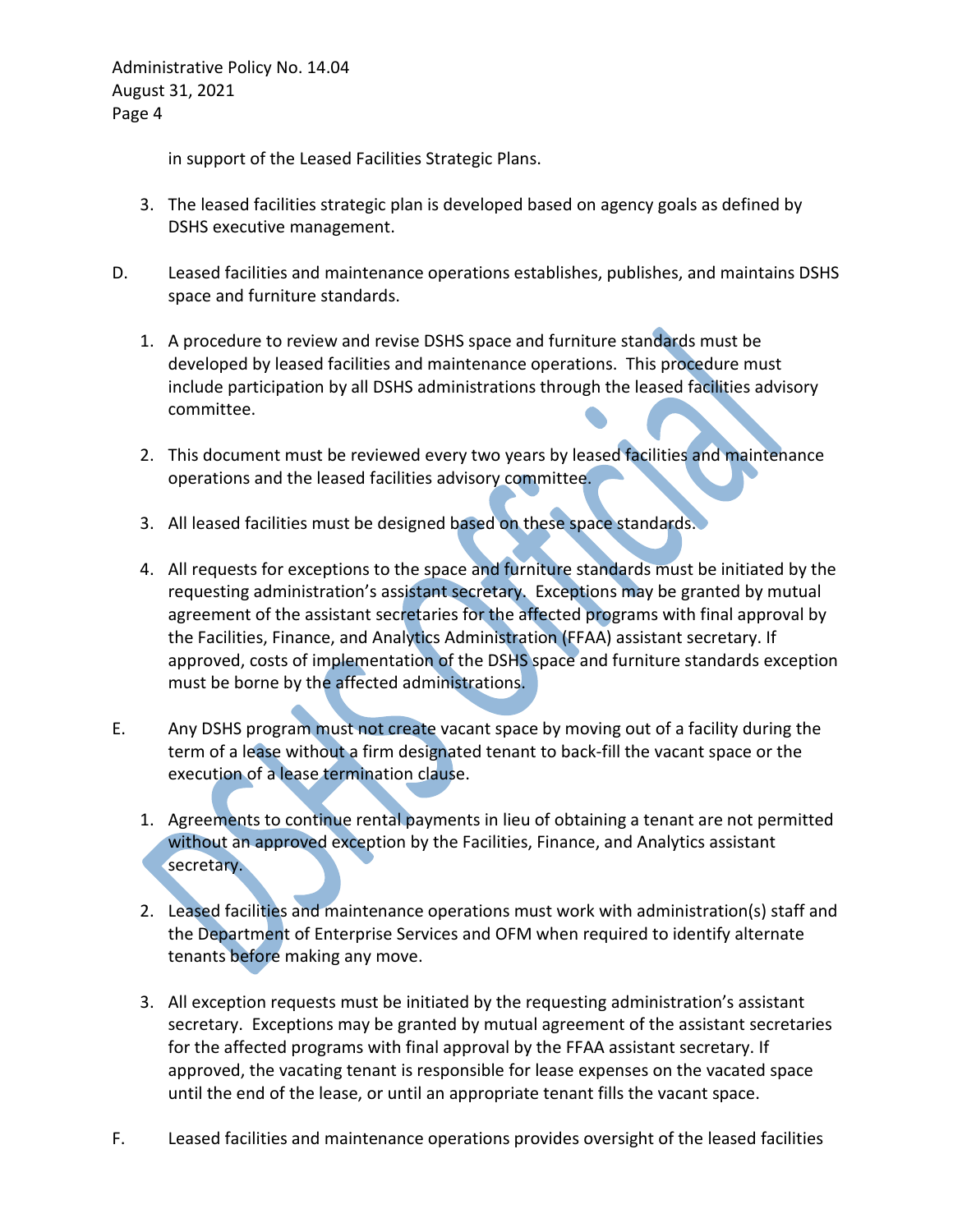budget by:

- 1. Developing the DSHS maintenance level leased facilities budget in coordination with the central budget office and DSHS administrations;
- 2. Developing the DSHS one-time project budget based on the leased facilities strategic plan;
- 3. Gaining approval on the DSHS maintenance level leased facilities and one-time project budgets from budget approval authorities;
- 4. Maintaining the DSHS lease matrix;
- 5. Coordinating budget information for each facility project;
- 6. Monitoring ongoing and one-time lease expenditures; and
- 7. Generating reports to include all leased facilities expenditures.
- G. Budget approval authorities:
	- 1. Are accountable for all leased facilities costs.
	- 2. Approve all requests for increased leased facilities costs for lease renewals, remodels, office reconfigurations, and new leases, including:
		- a. Lease costs;
		- b. Tenant improvements;
		- c. Change orders; and
		- d. Moving expenses.
- H. The leased facilities advisory committee:
	- 1. Serves as a mediating body for issues related to this policy or the procedures developed; and
	- 2. Provides leased facilities and maintenance operations with input and advice regarding strategic planning and facilities management needs.
- I. DSHS project team members:
	- 1. Actively participate in project meetings; and
	- 2. Articulate program needs to leased facilities planning and design team staff.